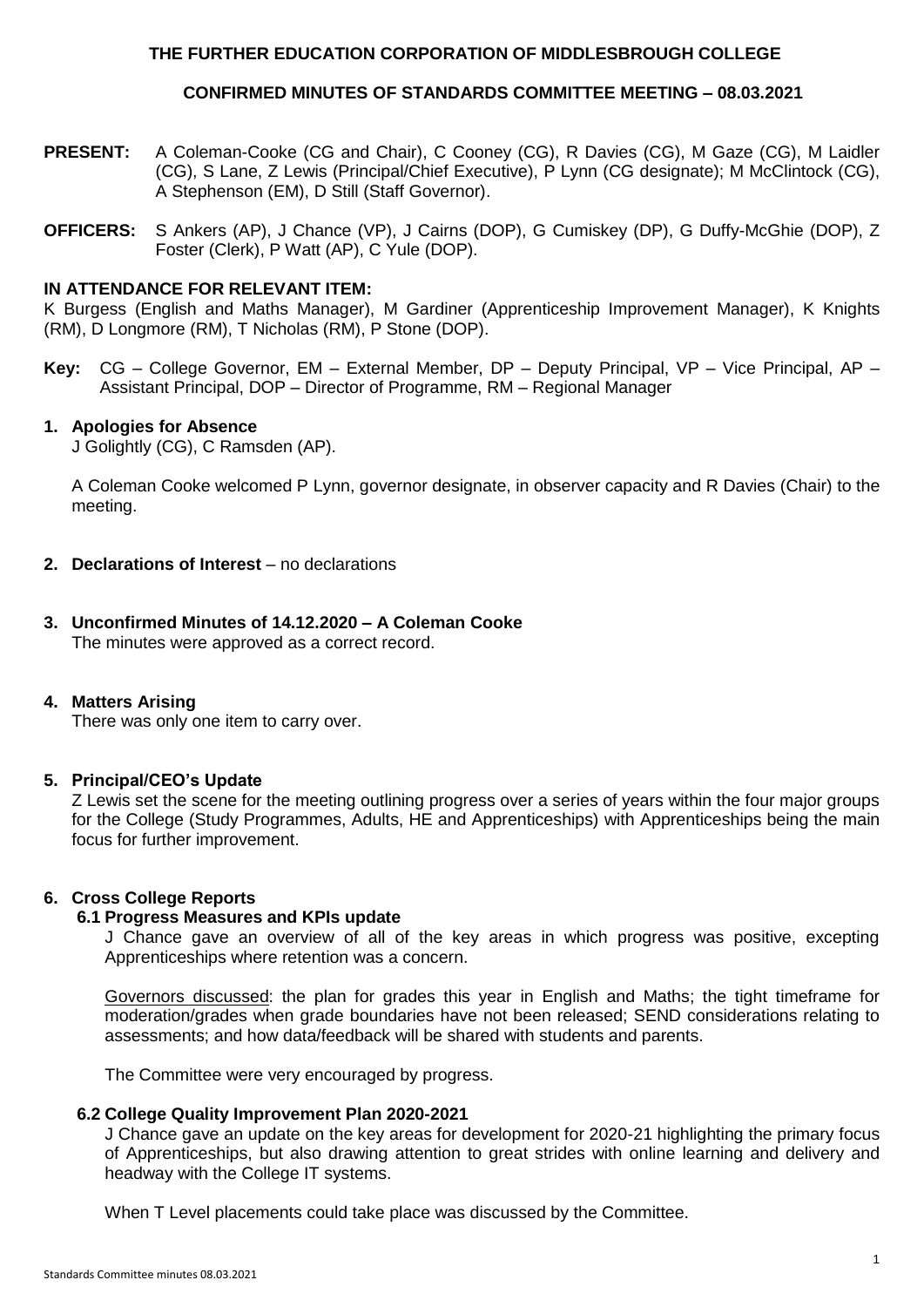## **6.3 Student Destinations**

J Chance outlined the new style of reporting on students 6 months after completion of study. Key areas to note included: that two thirds of students stayed on at College, the increase in NEETs and a higher percentage (10%) who were unknown at this stage.

The Committee's questions and discussion included: forthcoming data on destinations on Adults and Apprenticeships (both of which were in progress); the complexities with comparable data both locally and nationally; and further investigation into why HE numbers looked lower when progression to University didn't drop.

### **6.4 Student Withdrawal Report 2020-21**

J Chance outlined that the report detailed students who dropped out within 6 weeks or who did not start a programme, of which the real withdrawal rate (excluding cancelled) had stayed broadly the same as the previous year.

Governors' discussion included: Covid related drop out; the impact of small numbers on percentage differences (e.g. engineering - Adults ); the College work in supporting students further within the first few weeks and of other factors affecting withdrawal.

## **6.5 QDP Learner Induction Survey 2020-21**

J Chance updated the Committee on the survey which had a very good number of respondents despite not being delivered in-College, the results of which showed a similar high outturn to previous years. He detailed the additional questions asked in relation to Covid and online learning. He informed the Committee that the Apprenticeship survey was currently live and Adults (both long and short courses) would also be reported next time.

Governors' discussion included: target setting and student understanding; areas which had dipped, possible reasons and actions; and OCP and support for online learning.

### **6.6 Teaching, Learning and Assessment Update**

G Duffy-McGhie gave a brief overview of the new T&L strategy (September 2020) and it's 4 tiered approach to QA assessment; learning walks and detail of the four additional measures to ensure ongoing and continual quality assessment across all aspects of delivery, including provision for online remote learning.

Discussion and questions included: further detail of the re-observations; innovative ideas for Access; Student Focus Group key themes (for which the data was considered excellent); large online groups and alternatives/adaptations; support and action plans for the small number of staff who didn't meet expectations (with an update to be given at the May meeting); wider discussion on staff resilience within the past year; plans for ensuring competence with digital skills for students; learning walks; greater detail regarding the construction pilot; feedback issues and resulting alterations; and data targeted staff digital cpd programmes.

## **6.7 Apprenticeships**

S Ankers gave a brief overview drawing together earlier reports and briefly referencing the apprenticeship workshop.

Governors' discussed: retention; apprenticeship redundancies and the use of College networks to assist; and had a full debate on the impact on employers and local area with the loss of Administration Level 2 and of alternatives and lobbying options to reverse

### **6.7.1 Apprenticeship Workshop Outcomes**

G Cumiskey outlined the resulting seven key recommendations from the workshop.

Governors' debate included: Study programme placements; impact of Covid on some areas; alternative routes for employers; persistent difficulties within Catering and Hospitality due to a number of factors and options which could be developed should the apprenticeships be continued (including use of work placements; taster days; revised IAG and tighter recruitment; looking into examples of College based catering models; having a standards based apprenticeship).